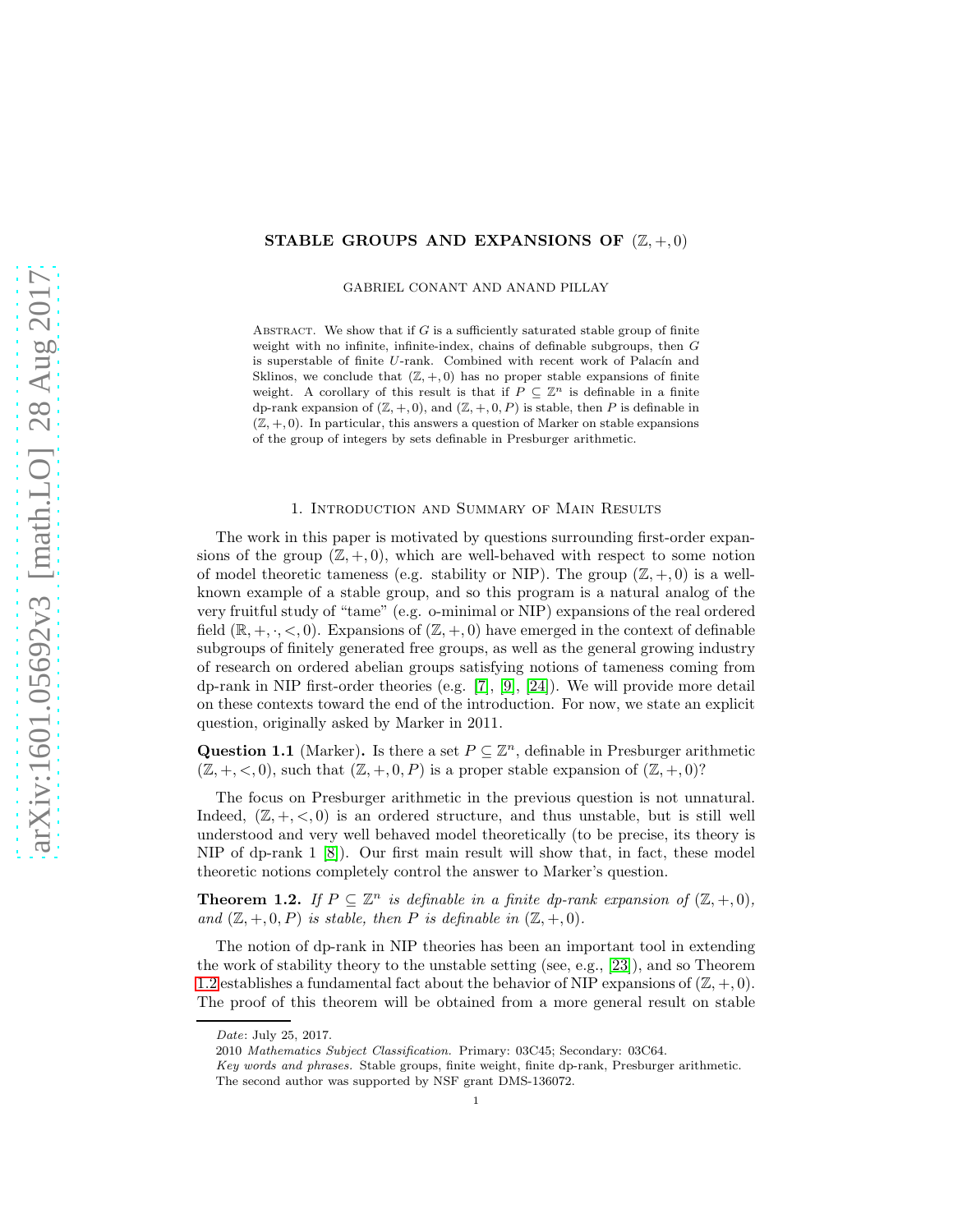groups (Theorem [1.4](#page-1-0) below), combined with the following result of Palacín and Sklinos [\[15\]](#page-9-5).

<span id="page-1-1"></span>**Fact 1.3.** [\[15\]](#page-9-5)  $(\mathbb{Z}, +, 0)$  *has no proper stable expansions of finite* U-rank.

We emphasize that, *a priori*, Fact [1.3](#page-1-1) alone is not sufficient to answer Marker's question, or obtain Theorem [1.2.](#page-0-0) In particular, while the dp-rank of a complete theory is *bounded above* by its U-rank, there is no further general relationship between these two ranks. Indeed, there are stable groups of dp-rank 1 and infinite or undefined U-rank (see Example [2.10\)](#page-5-0). Therefore, the work involved in proving Theorem [1.2](#page-0-0) consists of showing that if a stable expansion of  $(\mathbb{Z}, +, 0)$  has finite dprank, then it must have finite U-rank. In fact, we will obtain this conclusion from a general characterization of superstable groups of finite U-rank, which exploits the notion of *weight* in stable theories. Before stating this result, we clarify the following terminology (full definitions are given in Section [2\)](#page-3-0).

Let  $G$  be a group definable in a complete theory  $T$ . Unless otherwise stated, we assume G is evaluated in a sufficiently saturated monster model. The U*-rank of* G, denoted by  $U(G)$ , is the supremum of the U-ranks of types containing a formula defining G. Replacing U-rank with *weight*, we similarly define the *weight of* G, denoted by  $wt(G)$ . We say G is *stable* if T is stable. We let  $\lt_{\infty}$  denote the partial order on groups given by:  $H \leq \alpha$  K if  $H \leq K$  and  $[K : H] = \infty$ . The *length* of a finite chain  $K_0 <_{\infty} \ldots <_{\infty} K_n$  is n. If G is superstable of finite U-rank then, by well-known facts, G necessarily has finite weight and no infinite  $\lt_{\infty}$ -chains of definable subgroups (see [\[18,](#page-9-6) Theorem 19.9] and [\[3,](#page-9-7) Corollary III.8.2]). Our second main result is that these conditions are also sufficient.

<span id="page-1-0"></span>Theorem 1.4. *If* G *is stable then the following are equivalent.*

- (i) G *is superstable of finite* U*-rank.*
- (ii) G has finite weight and no infinite  $\lt_{\infty}$ -chains of definable subgroups.
- (*iii*) G has finite weight and no infinite  $\lt_{\infty}$ -chains of definable normal subgroups.

Theorem [1.4](#page-1-0) will be obtained as an immediate consequence of the following more detailed statement, which also gives an upper bound on the U-rank of G.

<span id="page-1-2"></span>**Theorem 1.5.** Let G be a stable group of finite weight. If G has no infinite  $\lt_{\infty}$ *chains of definable normal subgroups then:*

- (i) there is a uniform finite bound on the length of  $a <_{\infty}$ -chain of definable sub*groups of* G*, and*
- (*ii*) *if* n *is the maximal length of*  $a <sub>\infty</sub>$ -chain of definable normal subgroups of  $G$ , *then*  $U(G) \leq n \text{ wt}(G)$ *.*

The proof of this theorem involves a new application of Zilber indecomposability in the setting of weight (see Lemma [3.1\)](#page-7-0). In Section [2,](#page-3-0) we will also recall some classical examples showing that the upper bound in this result cannot be improved in general. All three theorems stated above are proved in Section [3.](#page-6-0)

We end this section with a discussion of related work and open questions. The motivation for Question [1.1](#page-0-1) partly arose from interest in the induced structure on proper definable subgroups of finitely-generated free groups, which are examples of stable groups [\[21\]](#page-9-8). In particular, the maximal proper definable subgroups of such groups are exactly the centralizers of some nontrivial element, and thus isomorphic *as groups* to  $(\mathbb{Z}, +, 0)$  (see [\[16\]](#page-9-9)). Therefore, studying stable expansions of  $(\mathbb{Z}, +, 0)$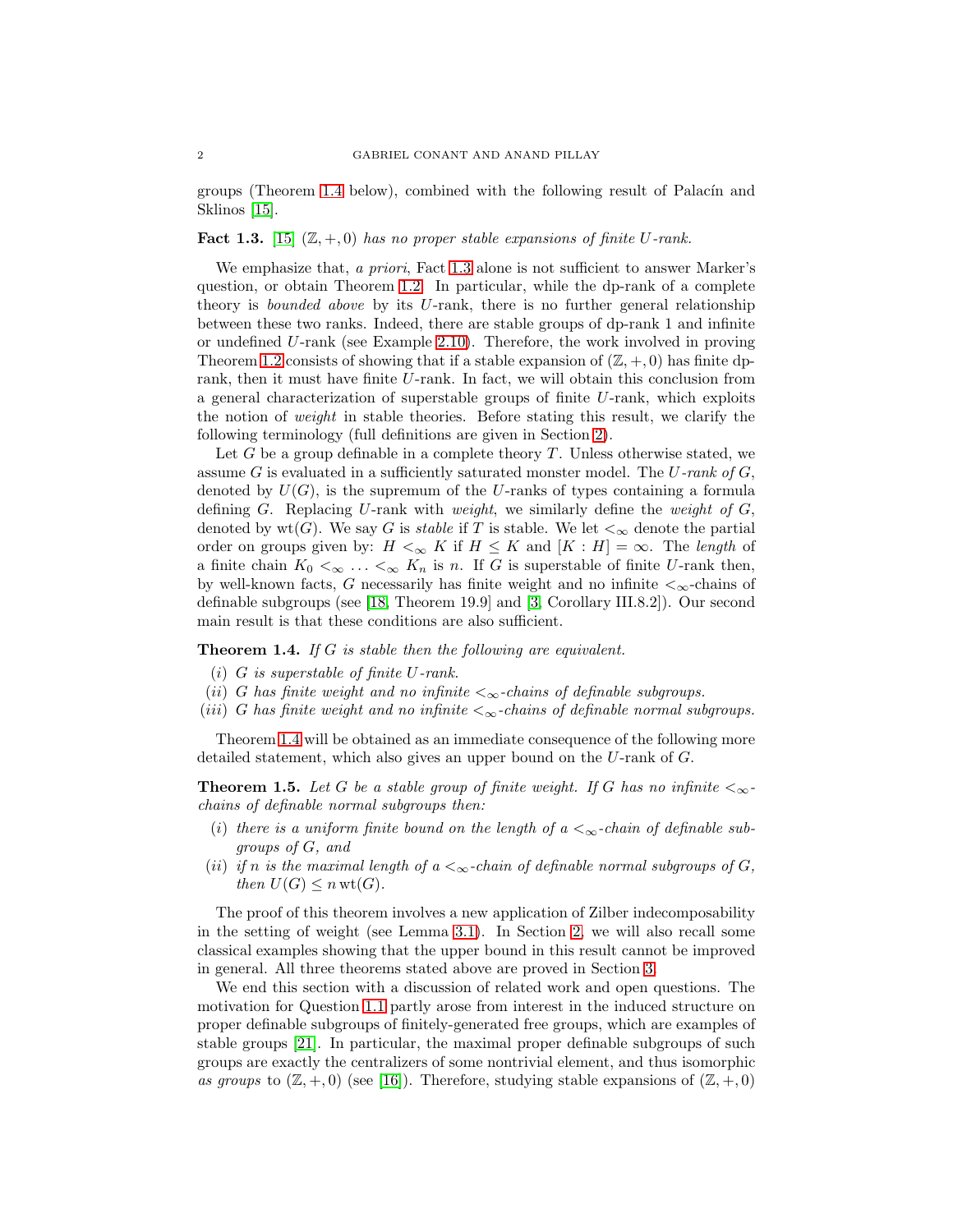was seen as an alternate approach toward the unpublished result of Perin that the induced structure on centralizers in the free group is always a pure group. Another proof of this has been recently given by Byron and Sklinos [\[4\]](#page-9-10).

Beyond this connection to the free group, there has been a recent flurry of interest in expansions of  $(\mathbb{Z}, +, 0)$ . On the stable side, we have the following ambitious question (which is similar to a question of Goodrick quoted in [\[15\]](#page-9-5)).

# Question 1.6. Characterize the sets  $P \subseteq \mathbb{Z}^n$  such that  $(\mathbb{Z}, +, 0, P)$  is stable.

On the unstable side, Dolich and Goodrick [\[7\]](#page-9-0) have shown that the ordered group  $(\mathbb{Z}, +, <, 0)$  has no proper *strong* expansions (which includes expansions of finite dp-rank). Concerning *reducts* of Presburger arithmetic, a recent result of the first author [\[6\]](#page-9-11) is that there are no structures strictly between  $(\mathbb{Z}, +, 0)$  and  $(\mathbb{Z}, +, <, 0)$ . In a different direction, Kaplan and Shelah [\[11\]](#page-9-12) show that if P =  ${z \in \mathbb{Z} : |z| \text{ is prime}}$  then  $(\mathbb{Z}, +, 0, P)$  is unstable and, assuming a fairly strong conjecture in number theory,  $(\mathbb{Z}, +, 0, P)$  is supersimple of SU-rank 1 (see also Remark [1.8\(](#page-2-0)3) below).

The investigation of stable expansions of  $(\mathbb{Z}, +, 0)$  also fits naturally into the general question of when good properties of a structure are preserved after adding a new predicate. For example Pillay and Steinhorn [\[17\]](#page-9-13) proved that there are no proper o-minimal expansions of  $(N, <)$ , while Marker [\[12\]](#page-9-14) exhibited proper strongly minimal expansions of  $(N, x \mapsto x + 1)$ . Zilber [\[26\]](#page-9-15) showed that there are proper  $\omega$ stable expansions of the complex field  $(\mathbb{C}, +, \cdot, 0, 1)$  (in particular, adding a predicate for the roots of unity), while Marker [\[13\]](#page-9-16) proved that there are no proper stable expansions of  $(\mathbb{C}, +, \cdot, 0, 1)$  by a semialgebraic set.

Even more generally, Theorem [1.4](#page-1-0) fits into the investigation of when stronger forms of stability can be proved for stable groups satisfying various assumptions on definable subgroups. For example, in [\[2\]](#page-8-0), Baldwin and Pillay prove that if  $G$  is superstable of finite U-rank, and  $G$  has no proper connected type-definable normal abelian subgroups, then G is  $\omega$ -stable. In [\[10\]](#page-9-17), Gagelman proves that if G is superstable of finite U-rank and satisfies the descending chain condition on definable subgroups, then G is  $\omega$ -stable. It would be interesting to know if the finiteness conditions on weight and U-rank in Theorem [1.4](#page-1-0) can be relaxed to obtain a characterization of superstable groups of a similar flavor. In particular, it is well known that if G is a superstable group, then every type in  $G$  has finite weight (i.e. G is *strongly stable*) and G has no infinite descending  $\lt_\infty$ -chains of definable subgroups (i.e. G satisfies the *superstable descending chain condition*). Therefore, we ask the following question, which is an analog of Theorem [1.4](#page-1-0) for superstable groups.

**Question 1.7.** Suppose  $G$  is a strongly stable group satisfying the superstable descending chain condition. Is  $G$  is superstable?

We end with some important remarks.

### <span id="page-2-0"></span>Remark 1.8.

- (1) Many of the results above on  $(\mathbb{Z}, +, 0)$  do not hold if one considers expansions of structures elementarily equivalent to  $(\mathbb{Z}, +, 0)$ . For example, there are models  $(M, +, 0)$  of Th $(\mathbb{Z}, +, 0)$  with proper stable expansions of finite U-rank.
- (2) Theorem [1.2](#page-0-0) also holds with inp-rank in place of dp-rank, since these ranks coincide in the stable case (see [\[1\]](#page-8-1)). Therefore the theorem can be applied in the more general class of  $NTP_2$  theories.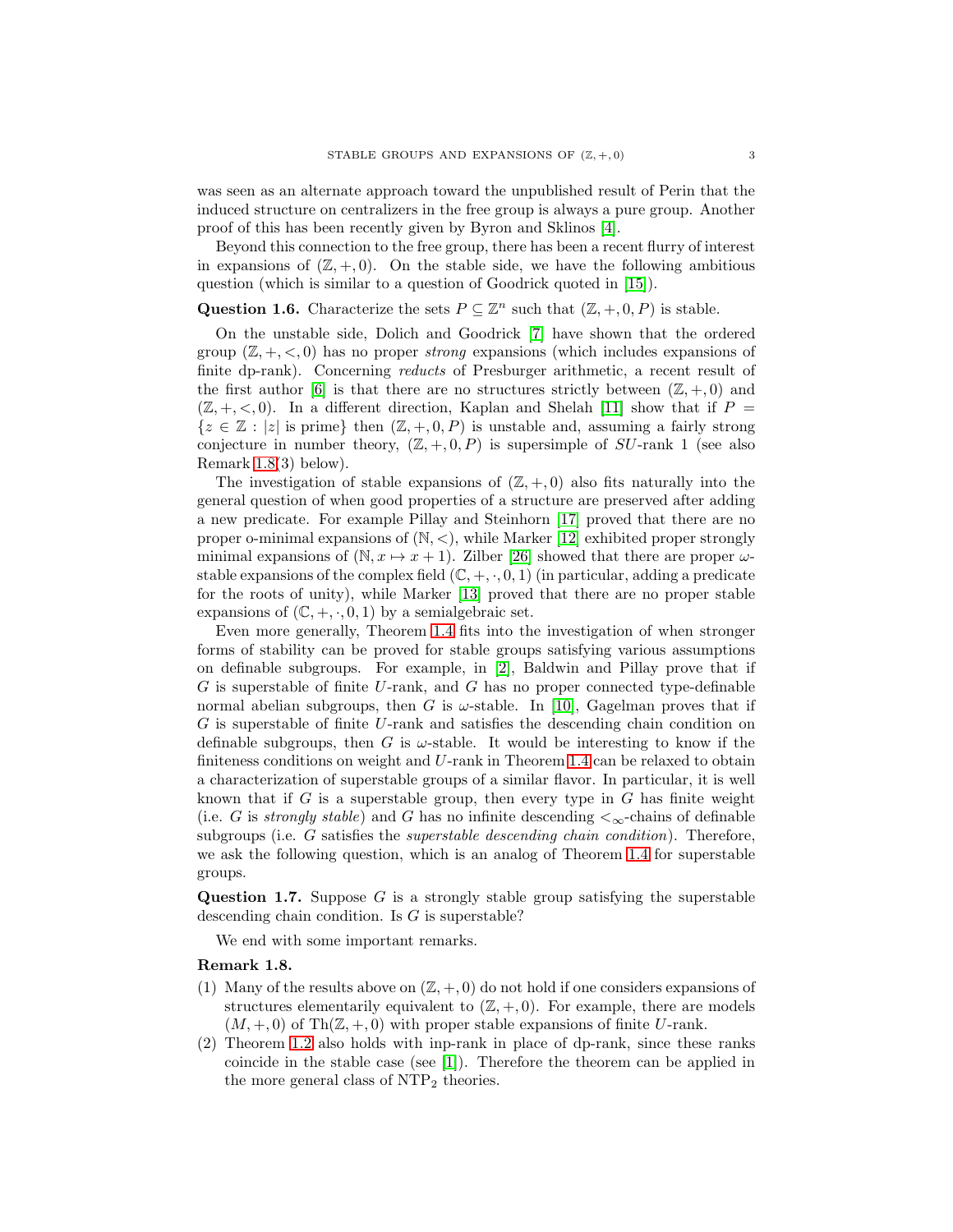(3) Fact [1.3](#page-1-1) does not hold if stable is replaced by simple. For example, by work of Chatzidakis and Pillay [\[5\]](#page-9-18), there are "generic" subsets  $P \subseteq \mathbb{Z}$  such that  $(\mathbb{Z}, +, 0, P)$  is unstable, but supersimple of SU-rank 1.

## 2. Preliminaries

<span id="page-3-0"></span>The purpose of this section is to collect the preliminary tools and facts that we will need in the proofs of our main results. Our intent is to include sufficient detail so as to make this paper accessible to a wider audience beyond those researchers well-versed in stability theory. For example, Lemma [2.4](#page-4-0) and Proposition [2.12](#page-6-1) are folkloric facts, which seem to be used primarily in the superstable context, and to not appear in the literature in more general settings. Therefore we have included proofs suitable for the general stable case.

Throughout this section, T is a stable first-order theory, and we assume  $T = T<sup>eq</sup>$ . We work in a sufficiently saturated monster model  $\mathbb M$  of  $T$ , and use letters  $A, B, \ldots$ for small parameter sets in M, where a parameter set A is *small* (written  $A \subset M$ ) if M is  $|T(A)|^+$ -saturated. In general, a cardinal  $\kappa$  is *small* or *bounded* if M is  $\kappa^+$ -saturated. We use letters  $X, Y, \ldots$  for definable or type-definable sets, and we always identify such a set X with its set of realizations  $X(\mathbb{M})$  in the monster model. As usual, by a *type-definable* set we mean an intersection of a small collection of definable sets. Given a type p, and a type-definable set X, we write  $p \models X$  if p extends a type defining X. We use  $\Box$  for the nonforking independence relation in  $T$ . We assume familiarity with stability and  $U$ -rank.

### Definition 2.1.

- (1) Given a sequence  $(\bar{b}_i)_{i\in I}$  of tuples and  $C \subset M$ , we say  $(\bar{b}_i)_{i\in I}$  is C**independent** if  $\bar{b}_i \perp_C {\{\bar{b}_j : j \neq i\}}$  for all  $i \in I$ .
- (2) Given  $C \subset \mathbb{M}$  and  $p \in S(C)$ , define the **weight of** p, denoted wt(p), to be the supremum over cardinals  $\kappa$  for which there is some  $B \supset C$ , a realization  $\bar{a} \models p$ , and a B-independent sequence  $(\bar{b}_i)_{i \le \kappa}$  such that  $\bar{a} \bigcup_C B$ and  $\bar{a} \not\perp_B \bar{b}_i$  for all  $i < \kappa$ .
- (3) Let rk denote either U-rank or weight.
	- (i) If  $\bar{a} \in \mathbb{M}$  and  $C \subset \mathbb{M}$  then  $\text{rk}(\bar{a}/C)$  denotes  $\text{rk}(\text{tp}(\bar{a}/C)).$
	- (ii) If X is type-definable, then  $rk(X) = \sup\{rk(p) : p \models X\}.$

The final notion of rank discussed in the introduction is *dp-rank*, which we calculate for type-definable sets in the same way. In particular, if  $X$  is type-definable then  $dp(X) = \sup\{dp(p) : p \models X\}$  where we set  $dp(p)$  to be the supremum over cardinals  $\kappa$  such that the relation "dp(p)  $\geq \kappa$ " holds, as defined in [\[23,](#page-9-4) Chapter 4]. We are justified in avoiding the full definition of dp-rank because of the following fact about stable theories.

<span id="page-3-2"></span>**Fact 2.2** ([\[1\]](#page-8-1), [\[14\]](#page-9-19), [\[23\]](#page-9-4)). *If X* ⊆ M *is type-definable then* wt(*X*) = dp(*X*).

We will use the following basic properties of U-rank and weight.

<span id="page-3-1"></span>Fact 2.3. *Let* rk *denote either* U*-rank or weight.*

- (a) *Given*  $\bar{a} \in M$  *and*  $C \subset M$ ,  $rk(\bar{a}/C) = 0$  *if and only if*  $\bar{a} \in \text{acl}(C)$ *.*
- (b) Fix  $\bar{a}, \bar{b} \in \mathbb{M}$  and  $C \subset \mathbb{M}$ . If  $\bar{a} \in \text{acl}(\bar{b}, C)$  then  $\text{rk}(\bar{a}/C) \leq \text{rk}(\bar{b}/C)$ .
- (c) *Suppose* X *is type-definable and* f *is a definable function with domain containing* X. Then  $\text{rk}(f(X)) \leq \text{rk}(X)$ .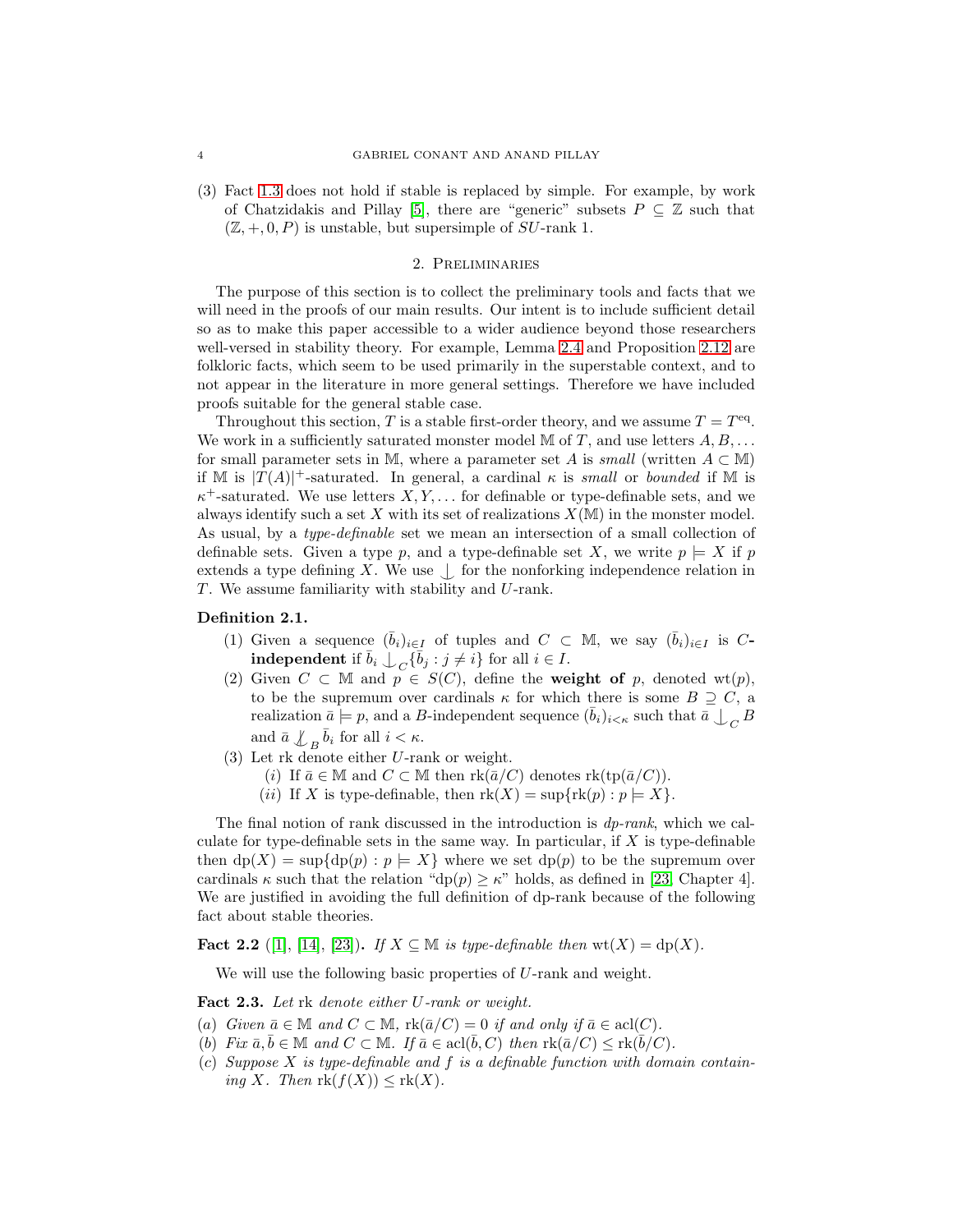*Proof.* These are straightforward exercises. Parts (b) and (c) follow easily from part  $(a)$  together with Lascar's inequality for U-rank (see [\[18,](#page-9-6) Theorem 19.4]), and a sufficiently similar inequality for weight (see [\[22,](#page-9-20) Lemma V.3.11(2)]).  $\square$ 

In a superstable theory, the weight of a type  $p$  is bounded by the sum of the integer coefficients in the Cantor normal form of  $U(p)$  (see [\[18,](#page-9-6) Theorem 19.9]). In particular, one has  $wt(p) \le U(p)$ , which still holds for stable theories in general.

<span id="page-4-0"></span>**Lemma 2.4.** *If*  $C \subset \mathbb{M}$  *and*  $p \in S(C)$ *, then*  $wt(p) \leq U(p)$ *.* 

*Proof.* Fix  $p \in S(C)$ . Suppose we have a set  $B \supseteq C$ , a realization  $\bar{a} \models p$ , and a Bindependent sequence  $(\bar{b}_i)_{i \le \kappa}$ , for some cardinal  $\kappa$ , such that  $\bar{a} \perp_C B$  and  $\bar{a} \perp_B \bar{b}_i$ for all  $i < \kappa$ . We prove  $U(\bar{a}/B) \geq \kappa$ , which implies  $U(p) \geq \kappa$ . Given  $i \leq \kappa$ , define  $B_i = B \cup {\bar{b}_j : i \leq j}$  (so  $B_{\kappa} = B$ ). We prove, by induction on  $i \leq \kappa$ , that  $U(\bar{a}/B_i) \geq i$ . Given this, we will then have  $U(\bar{a}/B) = U(\bar{a}/B_{\kappa}) \geq \kappa$ .

The base case is trivial; so suppose  $\lambda \leq \kappa$  is a limit ordinal and  $U(\bar{a}/B_i) \geq i$  for all  $i < \lambda$ . For any  $i < \lambda$ , we have  $B_{\lambda} \subseteq B_i$ , and so  $U(\bar{a}/B_{\lambda}) \ge U(\bar{a}/B_i) \ge i$ . Therefore  $U(\bar{a}/B_{\lambda}) \geq \lambda$ . Finally, fix  $i < \kappa$  and suppose  $U(\bar{a}/B_i) \geq i$ . Since  $B_{i+1} \downarrow_{B} \bar{b}_i$  and  $\bar{a} \not\perp_B \bar{b}_i$ , we have  $\bar{a} \not\perp_{B_{i+1}} \bar{b}_i$  by transitivity. Therefore  $U(\bar{a}/B_{i+1}) \geq i+1$ .

For general stable theories, Lemma [2.4](#page-4-0) is the most one can say concerning the relationship between weight and U-rank for arbitrary types (see Example [2.10\)](#page-5-0). However, when working "close" to types of  $U$ -rank 1, weight and  $U$ -rank coincide. This will be a key tool in the proof of our main result.

<span id="page-4-1"></span>**Proposition 2.5.** *Fix*  $C \subset \mathbb{M}$ *, and suppose*  $X \subseteq \mathbb{M}$  *is such that*  $U(a/C) \leq 1$  *for all*  $a \in X$ *. If*  $\bar{b}$  *is a finite tuple in* acl(*XC*) *then*  $U(\bar{b}/C) = \text{wt}(\bar{b}/C)$ *.* 

*Proof.* First, we observe that by Lascar's inequality and Fact [2.3\(](#page-3-1)b),  $U(\bar{b}/C)$  exists (and is in fact finite) for any finite tuple  $\bar{b}$  from acl(XC). In particular, for any such  $\bar{b}$  and any  $C \subseteq B \subseteq A$ , we have  $\bar{b} \bigcup_{B} A$  if and only if  $U(\bar{b}/A) = U(\bar{b}/B)$ .

Fix  $\bar{b} \in \text{acl}(XC)$ . By Fact [2.3\(](#page-3-1)*a*), we may assume that some coordinate of  $\bar{b}$  is not in acl(C). Fix  $\bar{a} = (a_1, \ldots, a_n) \in X$ , algebraically independent over C, with  $\bar{b} \in \text{acl}(\bar{a}, C)$ . Let  $k \leq n$  be maximal such that, for some  $i_1 < \ldots < i_k \leq n$ , we have  $\overline{b} \bigcup_C a_{i_1} \dots a_{i_k}$  (since  $\overline{b} \in \text{acl}(\overline{a}, C) \setminus \text{acl}(C)$  we must have  $k < n$ , and it is possible that  $k = 0$ ). Without loss of generality, assume  $\bar{b} \bigcup_C a_1 \dots a_k$ . Let  $\bar{a}_1 =$  $(a_1, \ldots, a_k)$  and  $\bar{a}_2 = (a_{k+1}, \ldots, a_n)$ . Since  $\bar{b} \perp_C \bar{a}_1$ , we have  $\bar{U}(\bar{b}/C, \bar{a}_1) = U(\bar{b}/C)$ and  $\text{wt}(\bar{b}/C, \bar{a}_1) = \text{wt}(\bar{b}/C)$  (see, e.g., [\[22,](#page-9-20) Lemma V.3.11]). So to prove the result, it suffices to show  $U(\vec{b}/C, \bar{a}_1) = \text{wt}(\bar{b}/C, \bar{a}_1)$ .

Since  $\bar{a}_2$  is algebraically independent over  $C\bar{a}_1$ , we have  $U(a_i/C, \bar{a}_1) = 1$  $wt(a_i/C, \bar{a}_1)$  for all  $k < i \leq n$  by Fact [2.3\(](#page-3-1)a) and Lemma [2.4.](#page-4-0) It follows from Las-car's inequality and [\[22,](#page-9-20) Lemma V.3.11(1)] that  $U(\bar{a}_2/C, \bar{a}_1) = |\bar{a}_2| = \text{wt}(\bar{a}_2/C, \bar{a}_1)$ . So to prove  $U(\bar{b}/C, \bar{a}_1) = \text{wt}(\bar{b}/C, \bar{a}_1)$ , it suffices to show  $U(\bar{b}/C, \bar{a}_1) = U(\bar{a}_2/C, \bar{a}_1)$ and  $\text{wt}(\bar{b}/C, \bar{a}_1) = \text{wt}(\bar{a}_2/C, \bar{a}_1)$ . Since  $\bar{b} \in \text{acl}(\bar{a}_2, \bar{a}_1, C)$ , it suffices by Fact [2.3\(](#page-3-1)b) to show  $\bar{a}_2 \in \text{acl}(\bar{b}, \bar{a}_1, C)$ .

For a contradiction, suppose there is  $k < i \leq n$  such that  $a_i \notin \text{acl}(\bar{b}, \bar{a}_1, C)$ . Then  $U(a_i/C, \bar{a}_1, \bar{b}) = 1 = U(a_i/C, \bar{a}_1)$  and so  $a_i \nightharpoonup_{C \bar{a}_1} \bar{b}$ . Since  $\bar{b} \nightharpoonup_{C} \bar{a}_1$ , we have  $\bar{b} \bigcup_C \bar{a}_1 a_i$  by symmetry and transitivity. This contradicts the maximality of  $k$ .  $\Box$ 

Remark 2.6. The notion of weight also behaves nicely in simple theories. For example, after replacing all occurrences of U-rank with SU-rank, the statements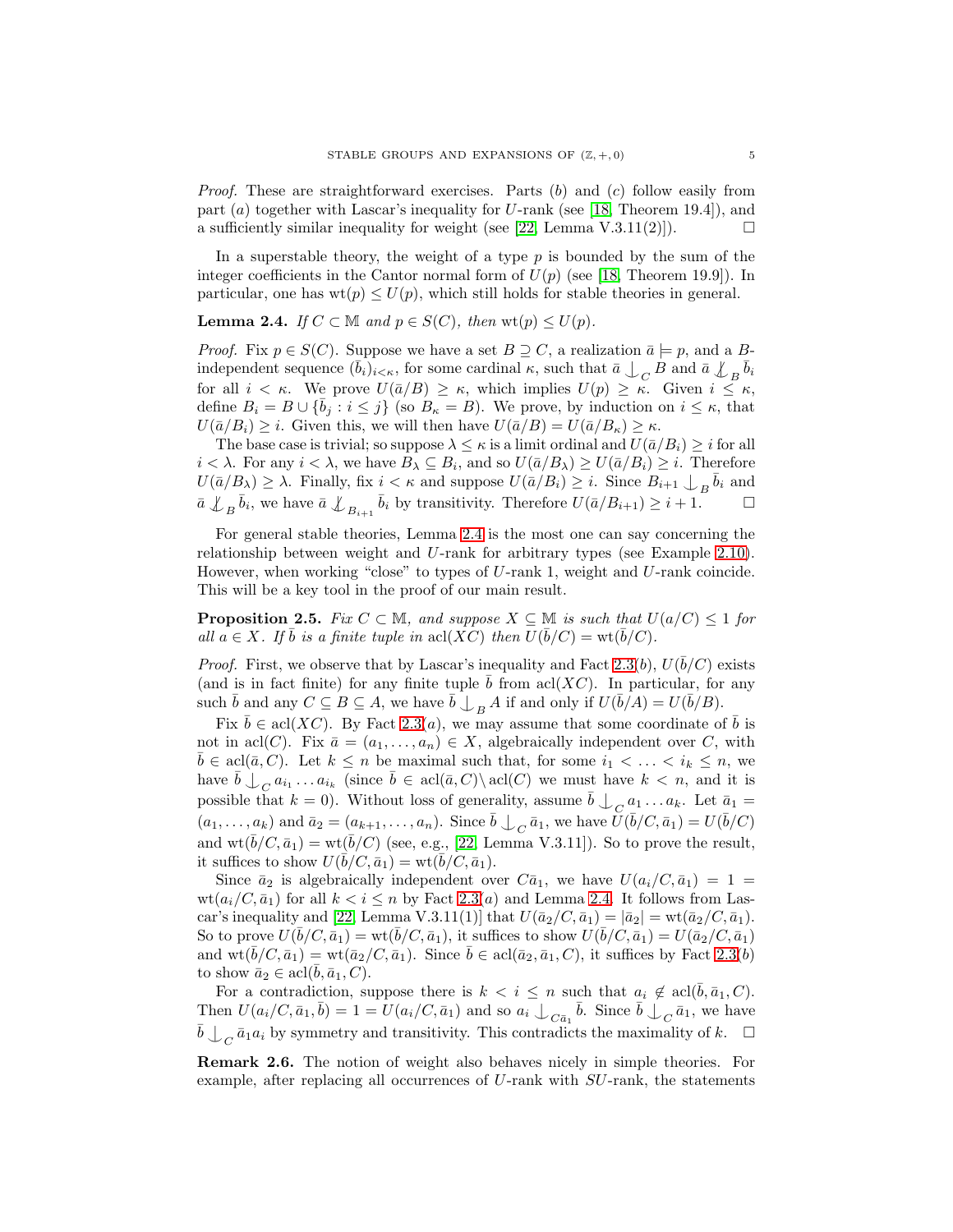of Fact [2.3,](#page-3-1) Lemma [2.4,](#page-4-0) and Proposition [2.5](#page-4-1) hold when  $T$  is simple (with identical proofs).

We now turn to stable groups. Recall the following classical results.

<span id="page-5-1"></span>Fact 2.7. *Let* G *be a group definable in a model of a stable theory.*

- (a) (Baldwin-Saxl, see [\[19,](#page-9-21) Proposition 1.4]) *Let*  $\{H_i : i \in I\}$  *be a family of uniformly definable subgroups of*  $G$ *, and set*  $H = \bigcap_{i \in I} H_i$ *. Then*  $H = \bigcap_{i \in I_0} H_i$ *for some finite*  $I_0 \subseteq I$ *. In particular, H is definable.*
- (b) (Poizat, see [\[19,](#page-9-21) Theorem 5.17]) *Any type-definable subgroup of* G *is the intersection of at most*  $|T|$  *many definable subgroups of G.*

Remark 2.8. Unlike the previous preliminaries, these facts do not immediately go through through if  $T$  is only assumed to be simple. Indeed, there are simple unstable groups where part  $(a)$  fails [\[25,](#page-9-22) Example 1]. On the the other hand, whether part  $(b)$  holds for groups definable in simple theories is a well known open question.

For the rest of this section, when we say G is a *stable group*, we mean  $G = G(M)$ is a group definable in the monster model M of a stable theory  $T = T<sup>eq</sup>$ . Given a stable group  $G$ , we let  $G^0$  denote the *connected component of*  $G$ , which is the intersection of all definable subgroups of  $G$  of finite index. By stability (e.g., Fact [2.7\)](#page-5-1),  $G^0$  is the intersection of at most |T| many definable subgroups of G of finite index, and hence is type-definable (over the same parameters used to define  $G$ ). We say G is *connected* if  $G = G^0$ .

For the sake of clarity, it is worth making a few remarks concerning weight and U-rank in stable groups. In particular, given a definable group G and  $A \subset M$ , we let  $S_G(A)$  denote the space of complete types, over parameters in A, which contain a formula defining  $G$ . Then, if rk denotes either  $U$ -rank or weight, we can express  $rk(G)$  as

 $rk(G) = \sup\{rk(p) : p \in S_G(A)$  for some  $A \subset \mathbb{M}\}.$ 

We say G has finite U-rank (respectively, *finite weight*) if  $U(G) < \omega$  (respectively,  $wt(G) < \omega$ ).

If G is stable then  $U(p) = U(G)$  for any generic type p in G (see [\[3,](#page-9-7) Lemma III.4.5(i)]). On the other hand, it is possible that all types in G have finite weight, but  $wt(G)$  is not finite (e.g. Example [2.10\(](#page-5-0)1) below). Since our focus is on the case that  $wt(G)$  is finite, we will not concern ourselves with this situation.

Remark 2.9. When considering examples of stable groups, it is often the case that the group G is the whole structure (i.e. defined by the formula  $x = x$ ). Therefore, given a group  $G = (G, \cdot, 1, \ldots)$ , when we speak of the U-rank or weight of G, we continue to mean as calculated in a monster model according the definitions and conventions above.

The following examples illustrate some of the possible variety concerning weight, U-rank, and  $\lt_{\infty}$ -chains in stable groups.

#### <span id="page-5-0"></span>Example 2.10.

(1) Let  $G \models \text{Th}(\mathbb{Z}, +, 0, \{2^n : n \in \mathbb{N}\})$ . Then G is superstable of U-rank  $\omega$ (see [\[15\]](#page-9-5), [\[20\]](#page-9-23)). Thus every type in G has finite weight (i.e. G is strongly stable), but G does not have finite weight by Theorem [1.4.](#page-1-0)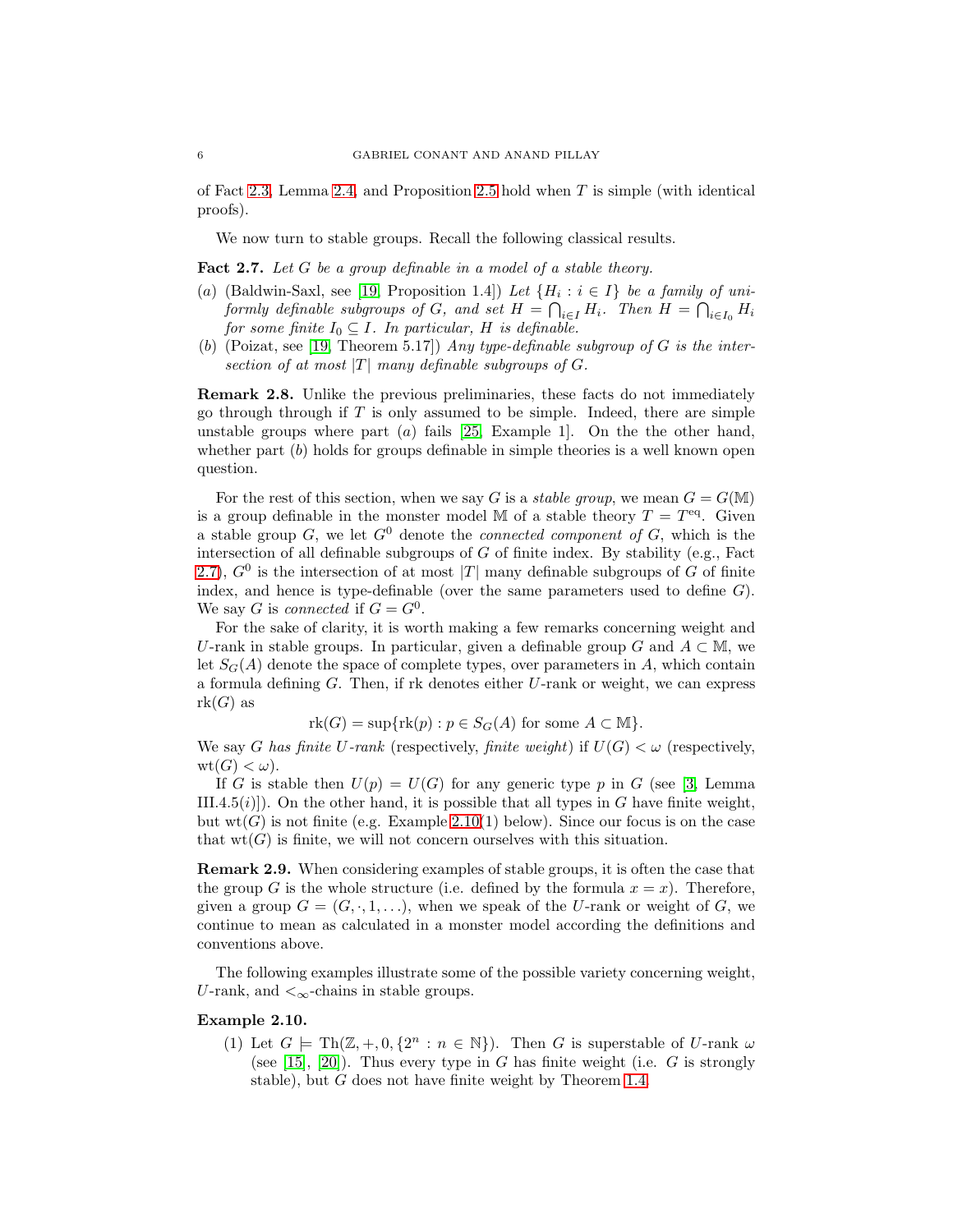- (2) Fix an integer  $n > 0$  and let  $G \models \text{Th}(\mathbb{Q}^n, +, 0, (H_k)_{k \leq n})$  where, for each  $k < n$ ,  $H_k = \mathbb{Q}^k \times \{0\}^{n-k}$ . We have a sequence  $(E_k)_{k \le n}$  of definable equivalence relations, given by  $E_k(x, y) \leftrightarrow x - y \in H_k$ . Given  $a, b \in G$ , let  $d(a, b) = \min\{k < n : E_k(a, b)\}.$  Then d is an ultrametric on G, taking values in  $\{0, 1, \ldots, n\}$ ; and nonforking independence is characterized by:  $A \bigcup_C B$  if and only if, for all  $a \in \text{acl}(AC)$ ,  $d(a, \text{acl}(BC)) = d(a, \text{acl}(C))$ (where algebraic closure is the same as in  $\text{Th}(\mathbb{Q}^n, +, 0)$ ). Using this, one may verify that  $G$  is superstable of  $U$ -rank  $n$  and weight 1.
- (3) Let  $G \models \text{Th}(\mathbb{Q}^{\omega}, +, 0, (H_n)_{n < \omega})$  where, for each  $n < \omega$ ,  $H_n = \mathbb{Q}^n \times \{0\}^{\omega}$ . Using a similar argument as in part  $(2)$ , one may show that G is superstable of U-rank  $\omega$  and weight 1.
- (4) Let  $G \models \text{Th}(\mathbb{Q}^{\omega}, +, 0, (K_n)_{n < \omega})$  where, for each  $n < \omega$ ,  $K_n = \{0\}^n \times \mathbb{Q}^{\omega}$ . Then G is strictly stable of weight 1 (this is again similar to part  $(2)$ ).

Our final preliminary tools concern indecomposable sets in stable groups.

**Definition 2.11.** Let G be a stable group. A type-definable set  $X \subseteq G$  is inde**composable** if, for all type-definable subgroups  $H \leq G$ , either  $X/H$  is unbounded or  $|X/H| = 1$  (where  $X/H = \{xH : x \in X\}$ ).

<span id="page-6-1"></span>**Proposition 2.12.** Let G be a stable group. Fix  $A \subset \mathbb{M}$  and a stationary type  $p \in S_G(A)$ *. Let*  $X = p(M)$ *. Then*  $X \subseteq G$  *is indecomposable.* 

*Proof.* Let F denote the family of type-definable subgroups  $H \leq G$  such that  $X/H$ is bounded. Let  $H_0$  be the intersection of the elements of  $\mathcal F$ . Using Fact [2.7,](#page-5-1) it is a standard exercise to show that  $H_0$  is a type-definable subgroup of G and  $X/H_0$  is bounded (i.e.  $H_0 \in \mathcal{F}$ ). Note that A-invariance of X implies A-invariance of  $H_0$ , and so  $H_0$  is type-definable over A.

Let  $\tilde{p} \in S_G(\mathbb{M})$  be the unique global nonforking extension of p. Let  $C \subset X$ be a bounded set such that  $X/H_0 = \{cH_0 : c \in C\}$ , and fix a realization  $u \in G$ of  $\tilde{p}|_{AC}$ . Then  $u \in X$ , and so  $u \in cH_0$  for some  $c \in C$ , which means  $\tilde{p} \models cH_0$ . If  $f \in Aut(M/A)$  then, by A-invariance of  $H_0$  and  $\tilde{p}$ , we have  $\tilde{p} \models f(c)H_0$ , and so  $f(cH_0) = f(c)H_0 = cH_0$ . Consequently,  $cH_0$  is type-definable over A, and so  $p \models cH_0$ . Therefore  $X \subseteq cH_0$ , which implies  $X \subseteq cH$  for all  $H \in \mathcal{F}$ .

A well-known result of Berline and Lascar is the Indecomposability Theorem for superstable groups [\[3,](#page-9-7) Theorem V.3.1]. In order to use this result without the assumption of superstability, we state the following corollary of its proof.

<span id="page-6-2"></span>**Fact 2.13.** Suppose G is a stable group and  $\{X_i : i \in I\}$  is a family of in*decomposable type-definable subsets of* G*, each containing* 1*. Given* n > 0 *and*  $\sigma = (i_0, \ldots, i_n) \in I^{\leq \omega}$ , let  $X_{\sigma} = X_{i_0} \cdot X_{i_1} \cdot \ldots \cdot X_{i_n}$ . Assume that there is a uni*form finite bound on*  $U(X_{\sigma})$ , where  $\sigma$  *ranges over*  $I^{<\omega}$ . Then  $\bigcup_{i\in I} X_i$  generates a *connected type-definable subgroup*  $H$  *of*  $G$ *. In particular, there are*  $i_0, \ldots, i_n$  *such that*  $H = X_{i_0} \cdot \ldots \cdot X_{i_n} \cdot X_{i_n}^{-1} \cdot \ldots \cdot X_{i_0}^{-1}$ .

## 3. Proofs of the main results

<span id="page-6-0"></span>As in the previous section, when we say G is a *stable group* we mean  $G = G(M)$  is a group definable in the monster model M of a stable theory  $T = T<sup>eq</sup>$ . Toward the proofs of Theorems [1.2,](#page-0-0) [1.4,](#page-1-0) and [1.5,](#page-1-2) we start with the following technical lemma concerning definable subgroups of infinite stable groups of finite weight.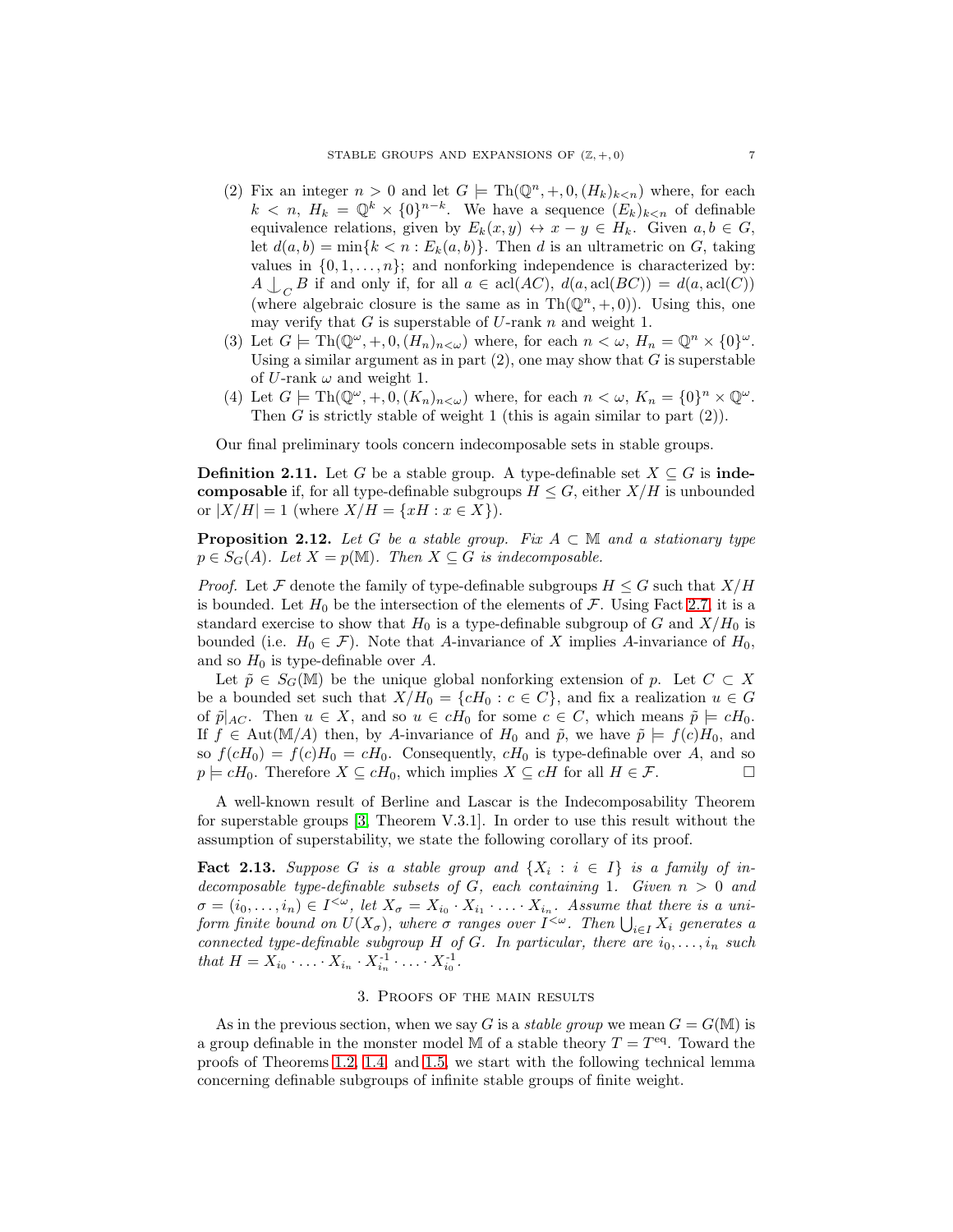<span id="page-7-0"></span>Lemma 3.1. *Let* G *be an infinite stable group of finite weight.*

- (a) There is an infinite connected type-definable normal subgroup  $H \leq G$ , with  $U(H) = \text{wt}(H)$ .
- (b) *Assume G has no infinite descending*  $\lt_{\infty}$ -chains of definable normal subgroups. *If*  $K <_{\infty} G$  *is definable and normal in* G, then there *is a definable normal subgroup*  $L \leq G$  *such that*  $K \leq_{\infty} L$  *and*  $U(G/K) \leq \text{wt}(G/K) \oplus U(G/L)$ *.*

*Proof.* Part (a). Fix a stationary type  $p \in S_G(A)$ , for some  $A \subset M$ , such that  $U(p) = 1$ . For example, choose p minimal in the fundamental order among nonalgebraic types in  $S_G(A)$  (with A varying over small parameter sets in M), and then replace  $p$  by a nonforking extension to a model.

Let  $Y = p(\mathbb{M})$ . Then  $Y \subseteq G$  is indecomposable by Proposition [2.12.](#page-6-1) Fix some  $u \in Y$ , and set  $X = u^{-1}Y$ . Given  $g \in G$ , let  $X_0^g = gXg^{-1}$  and  $X_1^g = g^{-1}X^{-1}g = g^{-1}X^{-1}$  $(X_0^g)^{-1}$ . Then  $\{X_i^g : g \in G, i \in \{0,1\}\}\$ is a family of indecomposable type-definable subsets of G, each of which contains 1. By Fact [2.3\(](#page-3-1)c),  $U(X_i^g) = 1$  for all  $g \in G$  and  $i \in \{0,1\}$ . Fix a sequence  $\sigma = (g_0, \ldots, g_n)$  of elements of G, and set  $X_{\sigma} = X_0^{g_0} \cdot \ldots \cdot X_0^{\hat{g}_n} \cdot X_1^{g_n} \cdot \ldots \cdot X_1^{g_0}$ . In particular,  $X_{\sigma} \subseteq \text{acl}(\bigcup_{t=0}^n X_0^{g_t} \cup X_1^{g_t})$  and so, by Proposition [2.5,](#page-4-1)  $U(q) = \text{wt}(q)$  for any  $q \models X_{\sigma}$ . Therefore  $U(X_{\sigma}) = \text{wt}(X_{\sigma})$ , and so  $U(X_{\sigma}) \leq \text{wt}(G)$  by Fact [2.3\(](#page-3-1)*c*).

Now we may apply Fact [2.13](#page-6-2) to conclude that  $\bigcup \{X_i^g : g \in G, i \in \{0,1\}\}\$ generates an infinite connected type-definable subgroup  $H$  of  $G$ , which is normal by construction. Moreover,  $H = X_{\sigma}$  for some  $\sigma \in G^{<\omega}$ , and so  $U(H) = \text{wt}(H)$ .

Part (b). Let  $K <_{\infty} G$  be definable and normal. We use  $\rho$  to denote the pullback function on subgroups of  $G/K$ , i.e., given  $H \leq G/K$  define  $\rho(H) = \{g \in G : gK \in$  $H$ } <  $G$ .

By assumption and Fact [2.3\(](#page-3-1)c),  $G/K$  is an infinite stable group of finite weight. By part (a) applied to  $G/K$ , there is an infinite connected type-definable normal subgroup  $H \leq G/K$ , with  $U(H) = \text{wt}(H)$ . Since H is type-definable, it is the intersection of a bounded family  $(H_i)_{i\in I}$  of definable subgroups by Fact [2.7\(](#page-5-1)b). Since H is normal we may use Fact [2.7\(](#page-5-1)*a*) to replace each  $H_i$  with  $\bigcap_{g \in G/K} gH_ig^{-1}$ , and thus assume  $H$  is the intersection of a bounded family of definable normal subgroups of  $G/K$ . Now,  $G/K$  has no infinite descending  $\lt_{\infty}$ -chains of definable normal subgroups since such a chain would pull back via  $\rho$  to a chain in G. It follows that there is a definable normal subgroup J of  $G/K$  such that  $H \leq J$  and  $[J:H]$  is bounded. Since H is type-definable and connected we then have  $H = J^0$ , which implies  $U(J) = U(H) = w(tH)$  (see, e.g., [\[3,](#page-9-7) Sections III.4, IV.3]). By Fact  $2.3(c), U(J) \leq \text{wt}(G/K).$  $2.3(c), U(J) \leq \text{wt}(G/K).$ 

Now let  $L = \rho(J)$ . Then L is a definable normal subgroup of G and, since J is infinite,  $K \leq_{\infty} L$ . By definition of L, the groups  $G/L$  and  $(G/K)/J$  are definably isomorphic and so, by Lascar's inequality for cosets [\[3,](#page-9-7) Corollary III.8.2],

$$
U(G/K) \le U(J) \oplus U(G/L) \le \text{wt}(G/K) \oplus U(G/L).
$$

We now prove the main results stated in the introduction.

*Proof of Theorem [1.5.](#page-1-2)* Let G be a stable group of finite weight, with no infinite  $\langle \infty$ -chains of definable normal subgroups. We will use Lemma [3.1\(](#page-7-0)b) to construct an ascending  $\lt_{\infty}$ -chain of definable normal subgroups of G. By assumption, this construction must terminate at some finite step, at which point we will make the desired conclusions (claims  $(i)$  and  $(ii)$  in the statement of the theorem).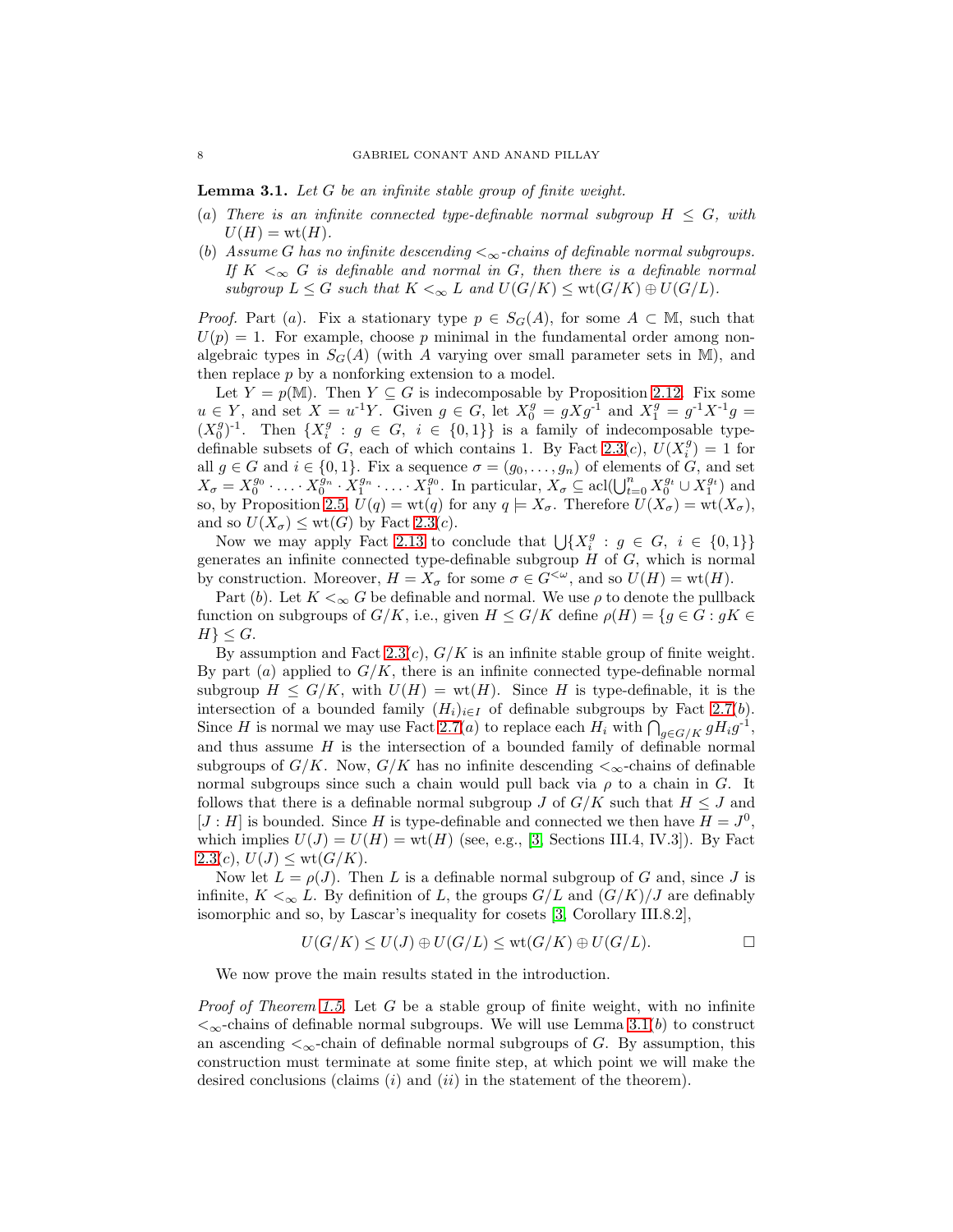To start the construction, let  $K_0 = \{1\}$ . Now fix  $m < \omega$  and suppose we have constructed definable normal subgroups  $K_0 <_{\infty} \ldots <_{\infty} K_m \leq G$  such that  $U(G) \leq$  $U(G/K_m) \oplus \sum_{i \le m} \text{wt}(G/K_i)$ . If  $G/K_m$  is finite then we terminate the construction. Otherwise, if  $K_m <_{\infty} G$  then we use Lemma [3.1\(](#page-7-0)b) to find a definable normal subgroup  $K_{m+1} \leq G$  such that  $K_m <_{\infty} K_{m+1}$  and  $U(G/K_m) \leq U(G/K_{m+1}) \oplus$  $\text{wt}(G/K_m)$ . By induction,  $U(G) \leq U(G/K_{m+1}) \oplus \sum_{i \leq m} \text{wt}(G/K_i)$ .

Since G has no infinite ascending  $\lt_{\infty}$ -chains of normal subgroups, the above construction must terminate at some  $\hat{m} < \omega$ , meaning that  $G/K_{\hat{m}}$  is finite. By construction and Fact [2.3,](#page-3-1)  $U(G) \leq \sum_{i \leq \hat{m}} \text{wt}(G/K_i) \leq \hat{m} \text{wt}(G)$ . Thus  $U(G)$  is finite which, by Lascar's inequality for cosets, immediately yields claim  $(i)$ . For claim  $(ii)$ , let n be the maximal length of a  $\lt_{\infty}$ -chain of definable normal subgroups of G (note that n exists by (i)). We must have  $\hat{m} \leq n$  and so  $U(G) \leq n \text{ wt}(G)$ .  $\Box$ 

Remark 3.2. Note that in the proof of Theorem [1.5,](#page-1-2) the assumption of no infinite descending  $\leq_{\infty}$ -chains of definable normal subgroups is used when applying Lemma [3.1\(](#page-7-0)b). The stable groups described in parts  $(3)$  and  $(4)$  of Example [2.10](#page-5-0) illustrate that all assumptions in Theorem [1.5](#page-1-2) are necessary.

As outlined in the introduction, Theorem [1.4](#page-1-0) follows immediately from Theorem [1.5](#page-1-2) and standard facts.

*Proof of Theorem [1.4.](#page-1-0)* (ii)  $\Rightarrow$  (iii) is trivial, and (iii)  $\Rightarrow$  (i) is by Theorem [1.5.](#page-1-2) For  $(i) \Rightarrow (ii)$ , first recall that finite U-rank implies finite weight by Lemma [2.4.](#page-4-0) Moreover, if G is superstable of finite U-rank then it follows from Lascar's inequality for cosets that G has no infinite  $\lt_\infty$ -chains of definable subgroups.

Finally, we apply Theorem [1.4](#page-1-0) to prove our main result concerning  $(\mathbb{Z}, +, 0)$ , namely that there are no proper stable expansions of  $(\mathbb{Z}, +, 0)$  of finite dp-rank.

*Proof of Theorem [1.2.](#page-0-0)* Suppose  $P \subseteq \mathbb{Z}^n$  is definable in a finite dp-rank expansion of  $(\mathbb{Z}, +, 0)$  and  $(\mathbb{Z}, +, 0, P)$  is stable. We want to show P is definable in  $(\mathbb{Z}, +, 0)$ . We work in  $T = Th(\mathbb{Z}, +, 0, P)$ , and let G be a sufficiently saturated model of T. Since dp-rank cannot increase after taking a reduct, G has finite dp-rank, and thus finite weight by Fact [2.2.](#page-3-2) We claim that  $G$  has no nontrivial definable subgroup of infinite index. Indeed, otherwise in  $\mathbb Z$  we obtain a family  $(H_n)_{n\leq \omega}$  of uniformly definable nontrivial subgroups of  $\mathbb Z$  such that  $H_n$  has index at least n. In particular, the intersection  $H = \bigcap_{n \in \omega} H_n$  has infinite index in Z, and thus  $H = \{0\}$ . But by Fact  $2.7(a)$ , H is equal to a finite subintersection, which is a contradiction since the intersection of finitely many nontrivial subgroups of  $\mathbb Z$  is infinite. Now we may apply Theorem [1.4](#page-1-0) to  $G$  and conclude  $U(G)$  is finite. Then  $T$  is superstable of finite U-rank and so P is definable in  $(\mathbb{Z}, +, 0)$  by Fact [1.3.](#page-1-1)

Acknowledgements. We are grateful to Rizos Sklinos and Erik Walsberg for their comments on an earlier draft. We also thank the referee for several helpful comments and suggestions, which greatly improved the final version.

#### **REFERENCES**

- <span id="page-8-1"></span>[1] Hans Adler, *Strong theories, burden, and weight*, preprint, <http://www.logic.univie.ac.at/~adler/docs/strong.pdf>, 2007.
- <span id="page-8-0"></span>[2] J. T. Baldwin and A. Pillay, *Semisimple stable and superstable groups*, Ann. Pure Appl. Logic 45 (1989), no. 2, 105–127, Stability in model theory, II (Trento, 1987). MR 1044119 (91f:03064)